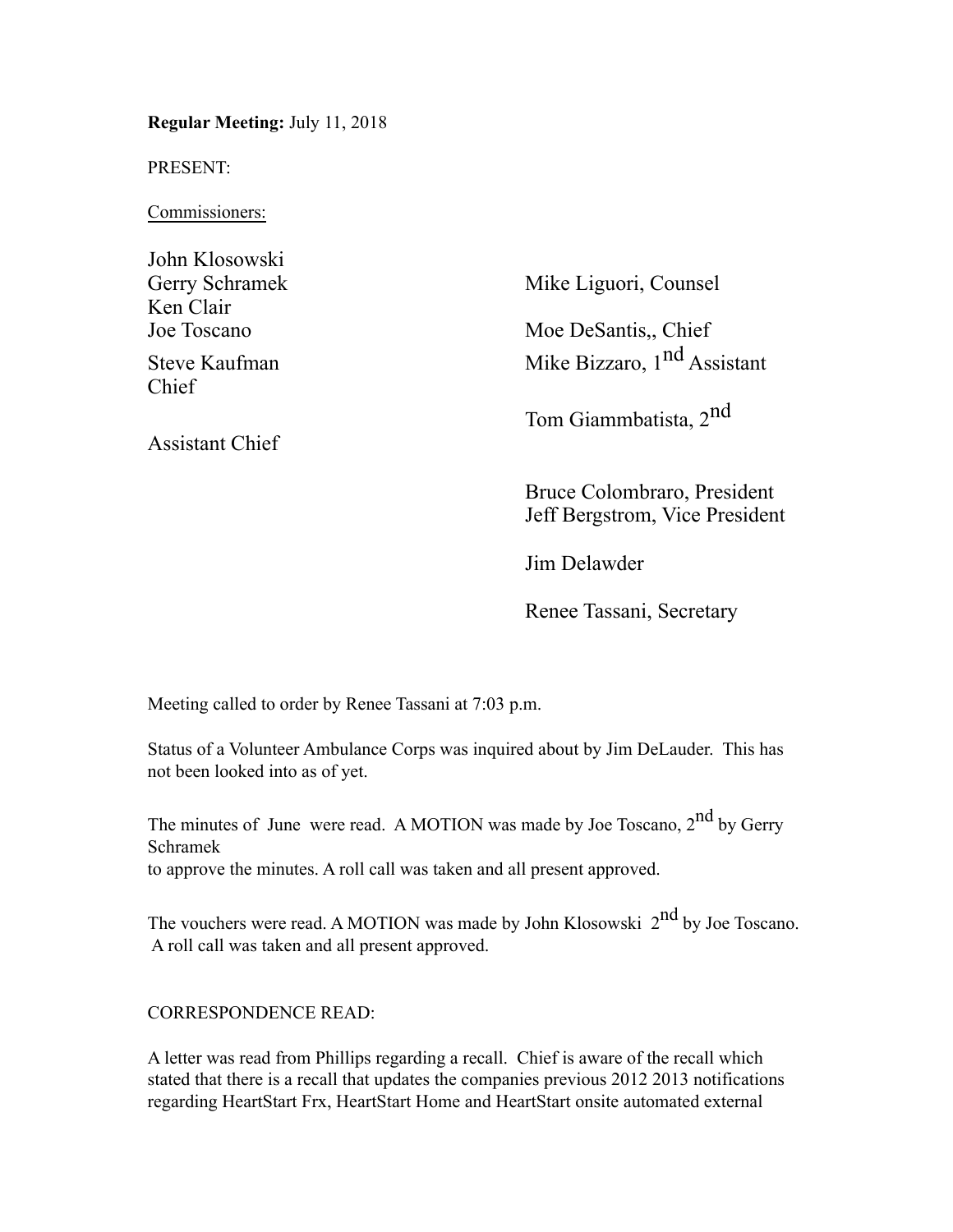defibrillator. Chief responded by saying that if they start chirping they will be checked.

We received a letter from Bob and Marsha Nussbaum regarding the loss of Andrew Durkin.A check was issued to The Brewster Fire Department.

### COMPUTER/COMMUNICATIONS/RADIOS

Chief DeSantis is looking into a computing program. He will be working on this more this month.

Portable radios will be in this month, they will just need to be programmed.

Computer issues: there is a bill that needs to be discussed.

IAM responding has trouble with connection (when there is trouble with power).Ken Clair will look into this.

Dave Beshears is still working on inventory controls.

The possibility of having The Surface tablet for the Chiefs cars, rather than IPADs was discussed. Prices will be obtained.

# FACILITIES

Ken Clair: Main house started a cleanup of the shed.

Quotes will be obtained for the sealing of the blacktop for both stations.Ken Clair will do this.

The Light Pole: . MJ Electric will work with Taylor Made (who will work on the footer)to install the light fixture at which time it will be changed to LEDs.

Ceiling tile for the substation will be done as a work detail, possibly August.

# FIRE AND EMS EQUIPMENT

Chairman asked the Chief's if they need anything.The airbags are expired. A list will be prepared of items that we need by the Chief's and it can be reviewed in August.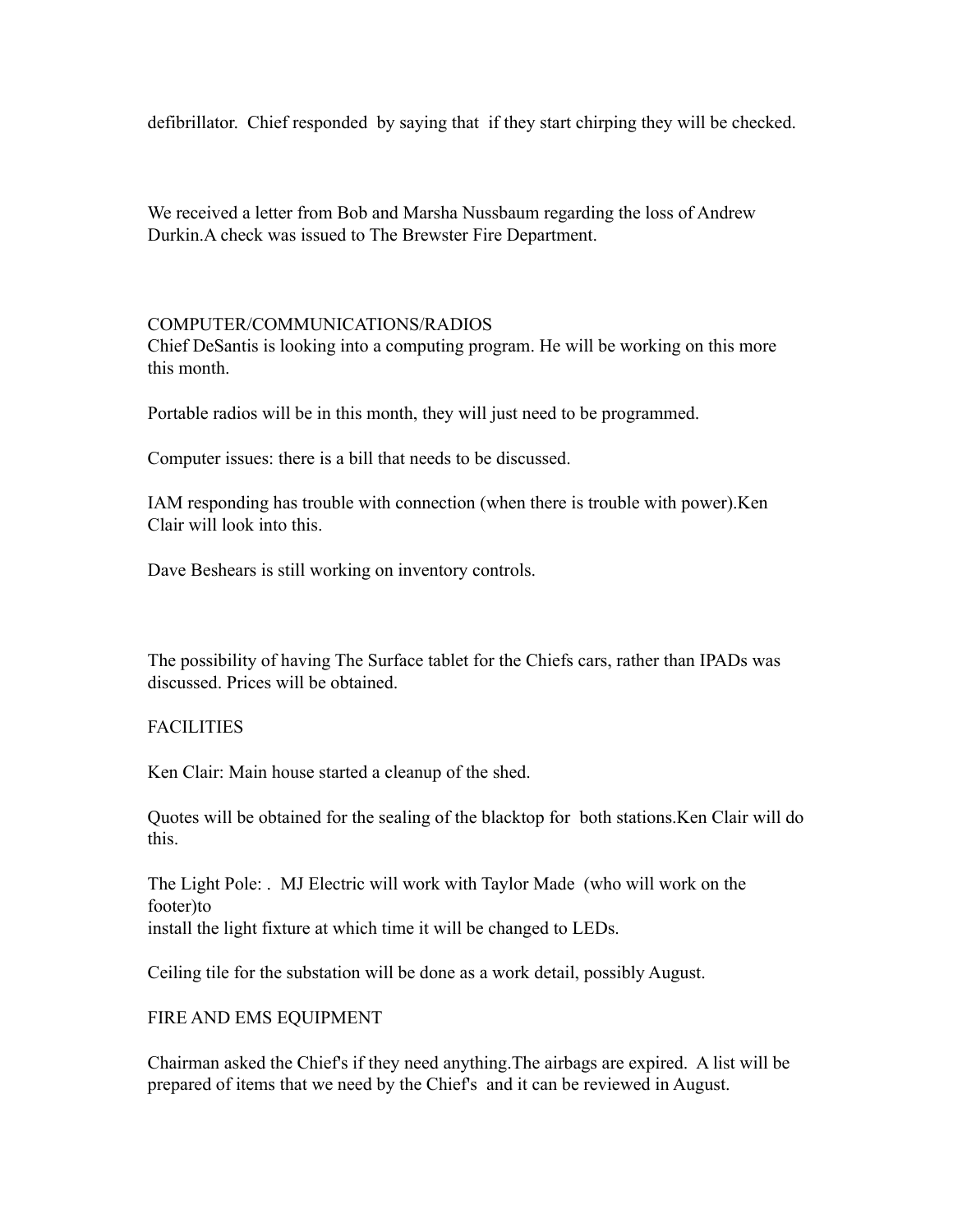CMC Rescue will work on rerope our systems. Chief has the quote on file.They will certify their work.

This quote will be ready for the first budget meeting on August 6, 7 p.m. at the substation.

Future budget meetings will be every following Monday through August as needed.

### FIRE ROADS

Steve Kaufman reports everything is in place but should be complete within the next week or two. All of the poles are in.

It seems the fire roads are not being cut. Steve Kaufman will look into this further with the Chief.

#### FIRE PREVENTION

Ken Clair reports they are contemplating purchasing a new trailer.

#### GRANTS/AWARDS

No new information.

#### INSURANCE CLAIMS/VFBL

Medical claim was received that hasn't been paid for one of our members since 2015.

Medical claim will be resubmitted to insurance.

# LEGAL CONTACT/REPORTS

RFP for the drain at station one.

Mike Liguori said he will require a spec. for this first.Russ Davidson from KG&D came down to do this. Gerry will contact Russ and get this to Mike Liguori.

A list of all things that need to go out to bid and Mike Liguori will address it. Mike will make a list of all vendors that we will RFP for services.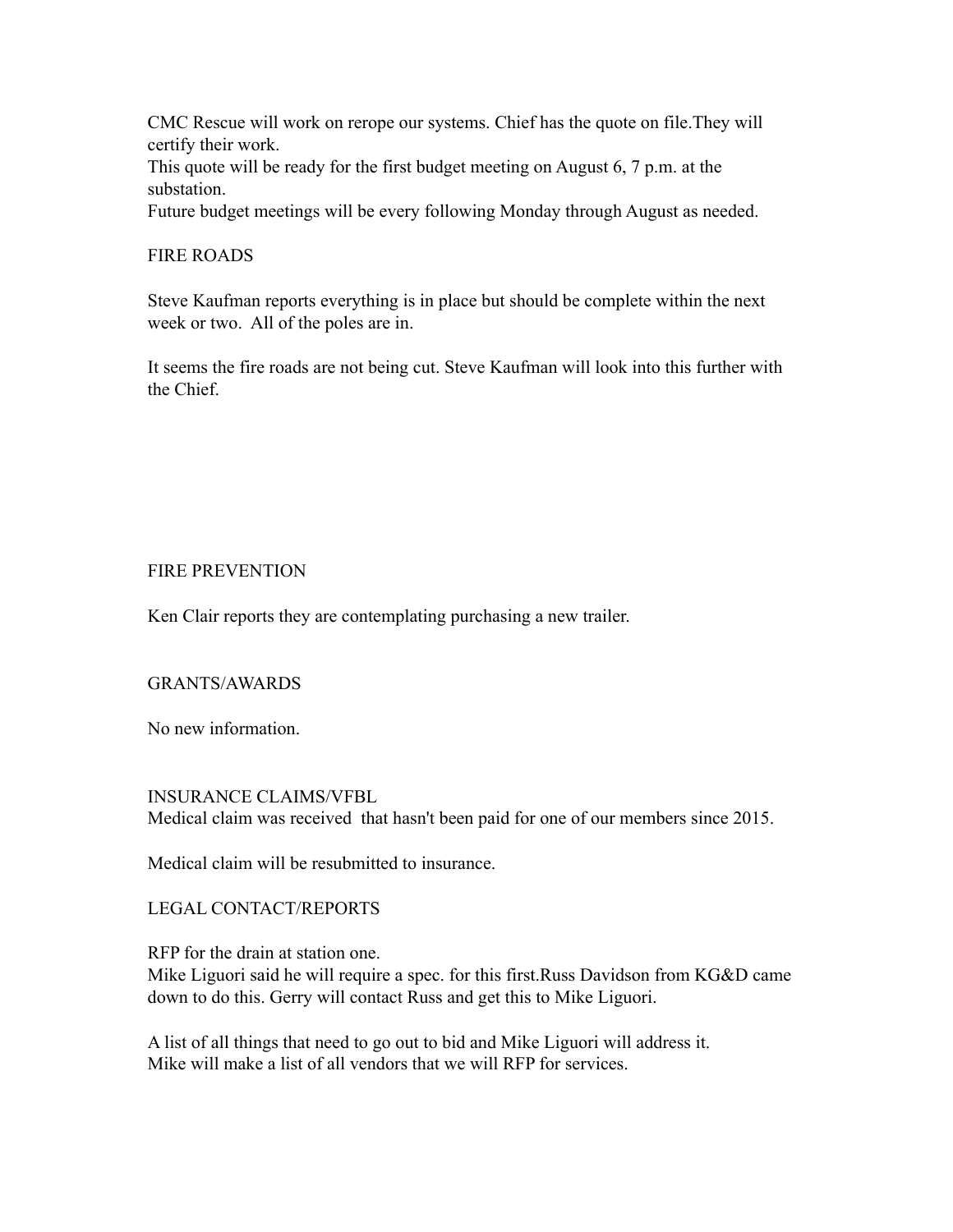LOSAP

LOSAP Meeting coming up for November 6, 2018, Main House at the Department Meeting.

Counsel wants to review Red Alert with the Chief.

# EQUIPMENT/FABRICATION

# OSHA MANDATES

There are still a few people out of service.

#### VEHICLE MAINTENANCE

| Vehicle | <b>Beginning Mileage</b> | <b>Ending Mileage</b> | Work Performed                                                                                                                   |
|---------|--------------------------|-----------------------|----------------------------------------------------------------------------------------------------------------------------------|
| 1111    | 17759                    | 19411                 |                                                                                                                                  |
| 11 1 2  | 48800                    | 49970                 | Addl miles due to<br>convention                                                                                                  |
| 11 1 3  | 19124                    | 20428                 | Addl miles due to<br>convention                                                                                                  |
| 11 2 5  |                          |                       | Fixed fuel gauge<br>and pressure pump,<br>tank gauge was<br>done again, AC was<br>recharged, valves<br>were maintained/<br>fixed |
| 1183    | 114358                   | 115028                |                                                                                                                                  |

Recall on one of the Cheverolet Tahoe per Ken Clair. #18156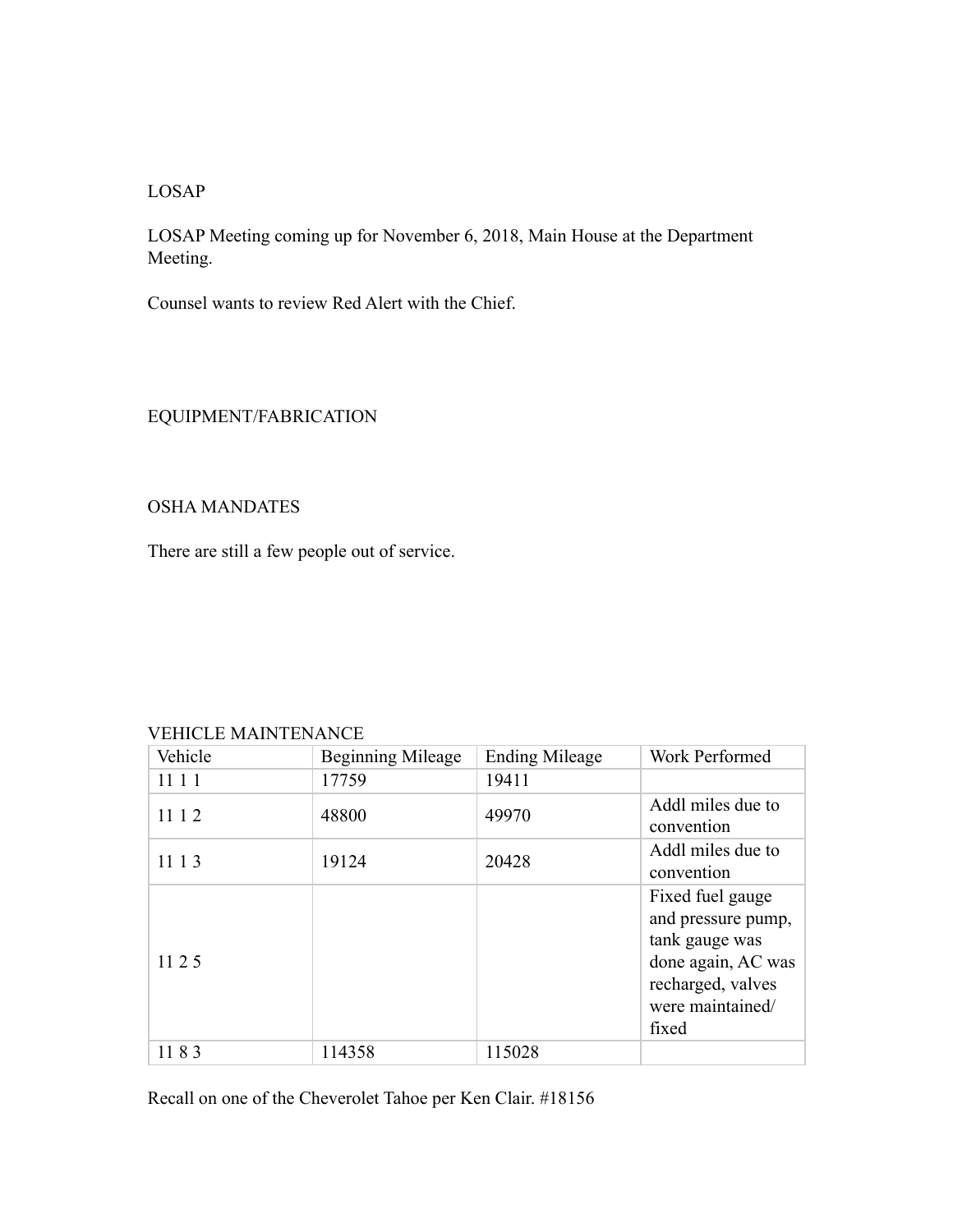Red Truck Sales: Jeff Bergstrom is interested in the red trailer for the Fire Department. For them to get a price what the trailer is worth.

RECRUITMENT AND RETENTION

No new business.

CHIEF'S REPORT

Chief's car's cannot be used for personal use. Usage needs to be limited to work related to the Fire Department. Chief DeSantis will ensure that this is the case.

The parade is coming up. Chief DeSantis requested hosting the judges upstairs (dinner, catered, alcoholic beverages, etc).This was declined.

Chief mentioned the idea of having a county based tactical team. This team would only be activated in warm events. Further information would need to be obtained.

This is a sheriff office team. EMT's would help out only in the warm zone. Not the hot zone.

Reservoir Boats: Ken Clair looked into obtaining some boats, waiting to hear back.

Brewster Little League field: Would it be possible for us to wet the field down to alleviate the dust?

Chief looked into a VFIS class for officers.

John Klosowski requested information for a Ladder Class. Chief DeSantis will look into this.

#### EMS

Chief DeSantis looked into a Leadership Class for the EMS Captain who would like to go.It's located in Poughkeepsie.

Paid EMS: We have 2 new people so far. The working schedule is still being finalized.

TRAINING & TRAVEL